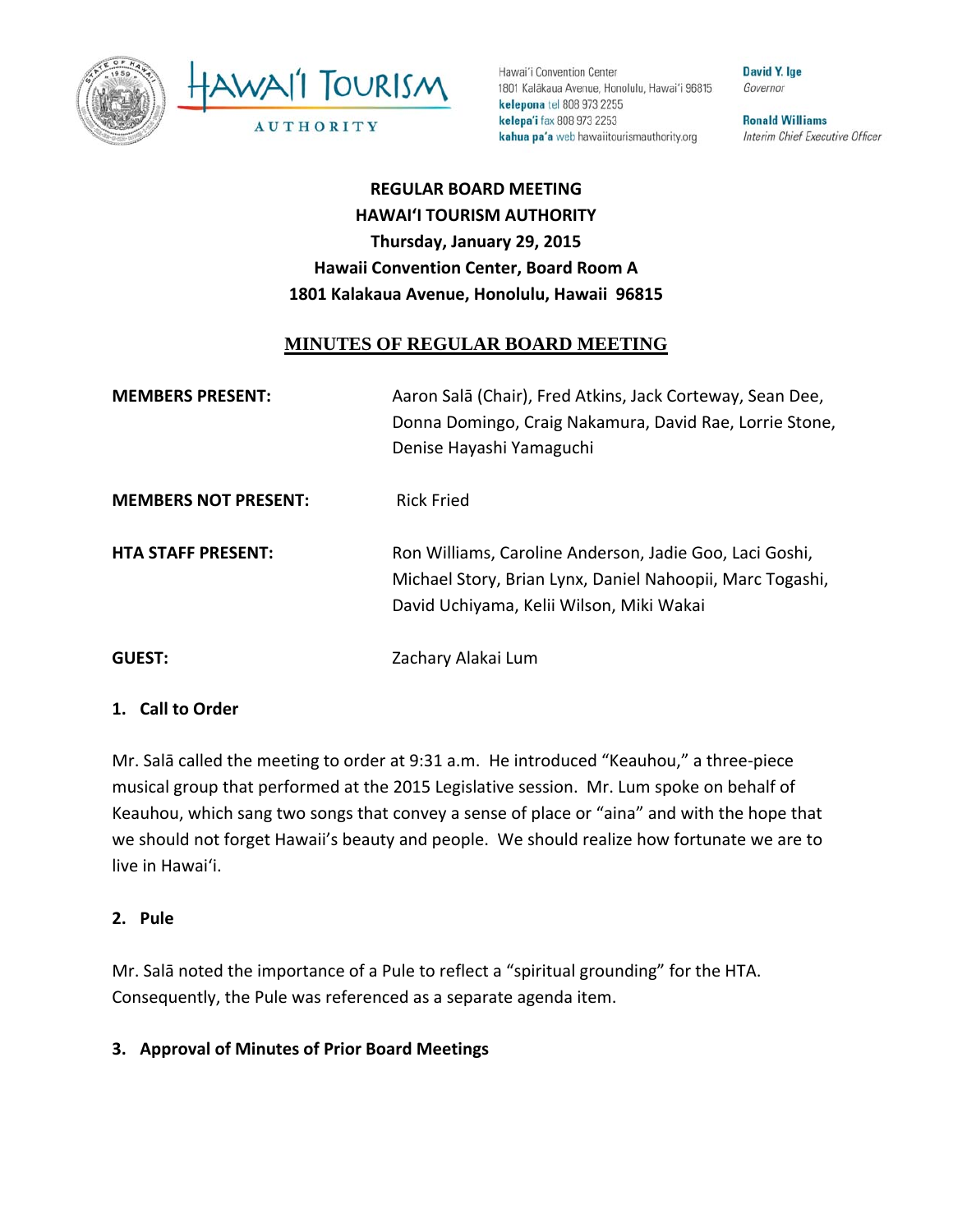Mr. Corteway made a motion to approve the minutes of the Board meeting held on December 18, 2014. Mr. Atkins seconded the motion.

In response to inquiries or "call to action" from the Board made during the last Board meeting, Mr. Williams acknowledged Mr. Uchiyama, who stated that he consulted with the U.S. Border and Patrol regarding an "internal subsidy" from Brand USA to fund additional staffing at the Kona Airport. He was advised that the HTA is currently utilizing the proper process to seek additional staffing at Kona Airport and that staffing cannot be subsidized through Brand USA. In regards to issues or concerns related to the procurement process for goods and services at the Hawaii Convention Center, Mr. Williams stated that staff was able to "work it out within the guidelines" for both AEG and HTA.

All the Board members present without objection or revision unanimously approved the motion.

# **4. Report of the CEO Relating to the Implementation of the State Tourism Strategic Plan Initiatives and/or Staff's Current Assessments of the HTA's Programs**

It was noted that a written Report of the CEO was in a folder containing documents related to the agenda items and previously distributed to the Board. The CEO report included for the Board's discussion, the December 2014 marketing contractors' report and HTA's status report on the Auditor's recommendations.

Mr. Williams acknowledged Mr. Uchiyama to present the Staff's current assessments of the HTA's programs. Mr. Uchiyama stated that the presentation to the Board is Staff's third quarter evaluation of the marketing contractors to determine whether established goals were achieved. A dashboard of key performance indicators reflecting each major marketing contractor performance in a major market area (MMA) during the third quarter was presented to the Board through a PowerPoint presentation.

Ms. Goshi discussed an evaluation of the Hawaii Visitors and Convention Bureau's (HVCB) performance during the third quarter in the U.S. West market area. She stated that HVCB exceeded its targets for arrivals, visitor days and airlift. Visitor spending remained flat. However, on a year-over-year basis, Ms. Goshi stated there were "increases across the board." She further noted that arrivals to Maui and Kauai were above targets. However, although arrivals to Lanai and Hawaii Island were below targets, the arrivals for Hawaii Island were up for Hawaii Island on a year‐over‐year basis.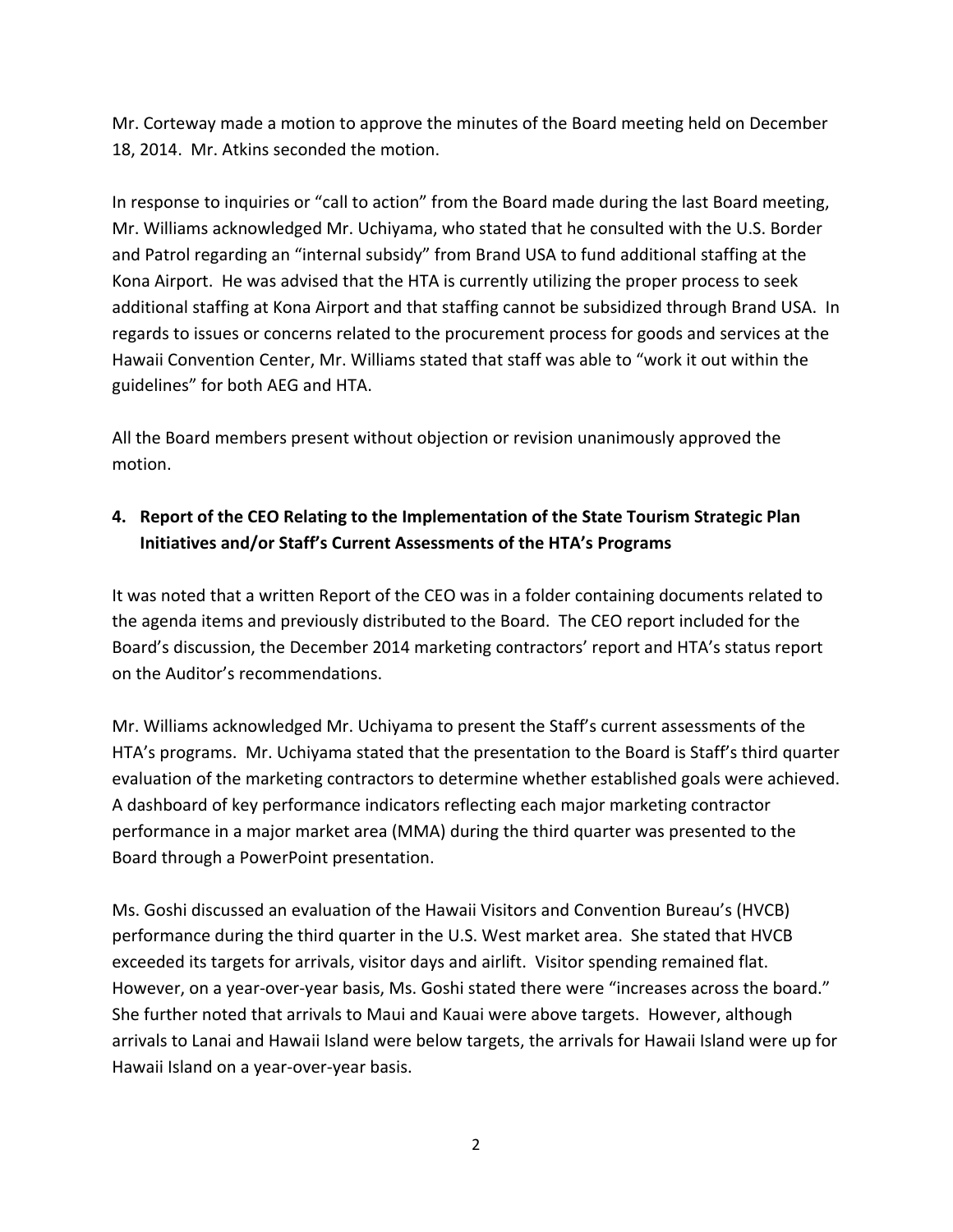In regards to the U.S. East market area, Ms. Goshi stated that "we saw an increase in airlift;" that "visitor days remained flat to target;" that although year‐over‐year daily spend was up, "targets were not met for arrivals and visitor spending; and, that the "contributing factors" for a "slight drop in arrivals year‐over‐year "was due to fewer convention visitors." Finally, she noted that similar to U.S. West, arrivals to Lanai and Hawai'i Island were below targets.

In regards to the Canada market area, Ms. Goshi noted the following unfavorable economic factors: stagnant job market, rising inflation, and unfavorable exchange rate. She also stated that "targets were not met for arrivals, visitor spending and visitor days" and these decreases were also reflected in the same categories on a year-over-year basis. Although airlift was up year‐over‐year, "airlift remained flat to target." Finally, she stated that "island distribution for the Canadian market continues to show improvement."

Ms. Goshi discussed the following "programs" and "activities" that were conducted during the third quarter in the North America MMA: national television exposure on "HGTV" (Love It or List It; Travel Tips vignette entitled "Getting In The Aloha Spirit") and Travel Channel ("30‐ Second Escape" vignette); and, a new training curriculum for a statewide travel agent certification program.

In regards to airlift, Ms. Goshi stated that "domestic scheduled nonstop air seats were up" and airlift from Canada "was flat to target." She also discussed a "Fall 'Condition Based' RFP" that was presented through the HVCB "travel trade team" and in response to the softening North America market and the "easing hotel rates and airfares." She identified six "participating partners" in the program to date.

In summary, Ms. Goshi restated the positive visitor data on a year-over-year basis and stated that "HVCB's communication and relationships with its partners continue to be positive as there continues to be a high amount of participation in their road shows and other industry events." She expressed the belief that "looking forward, they will continue to focus on sustaining and increasing airlift and neighbor island distribution."

Ms. Wakai presented Staff's third quarter evaluation of the performance by Hawai'i Tourism Japan in the Japan MMA. She noted that arrivals dropped; visitor spending was flat; visitor days dropped; and, that although the load factor was up, airlift was down. She expressed the following "reasons for the negative numbers:" that "economic reforms in Japan benefited large corporations, but benefit to the consumers is still lagging;" and, that "the value of the yen" was "unstable" during the third quarter and causing a drop in total outbound travel.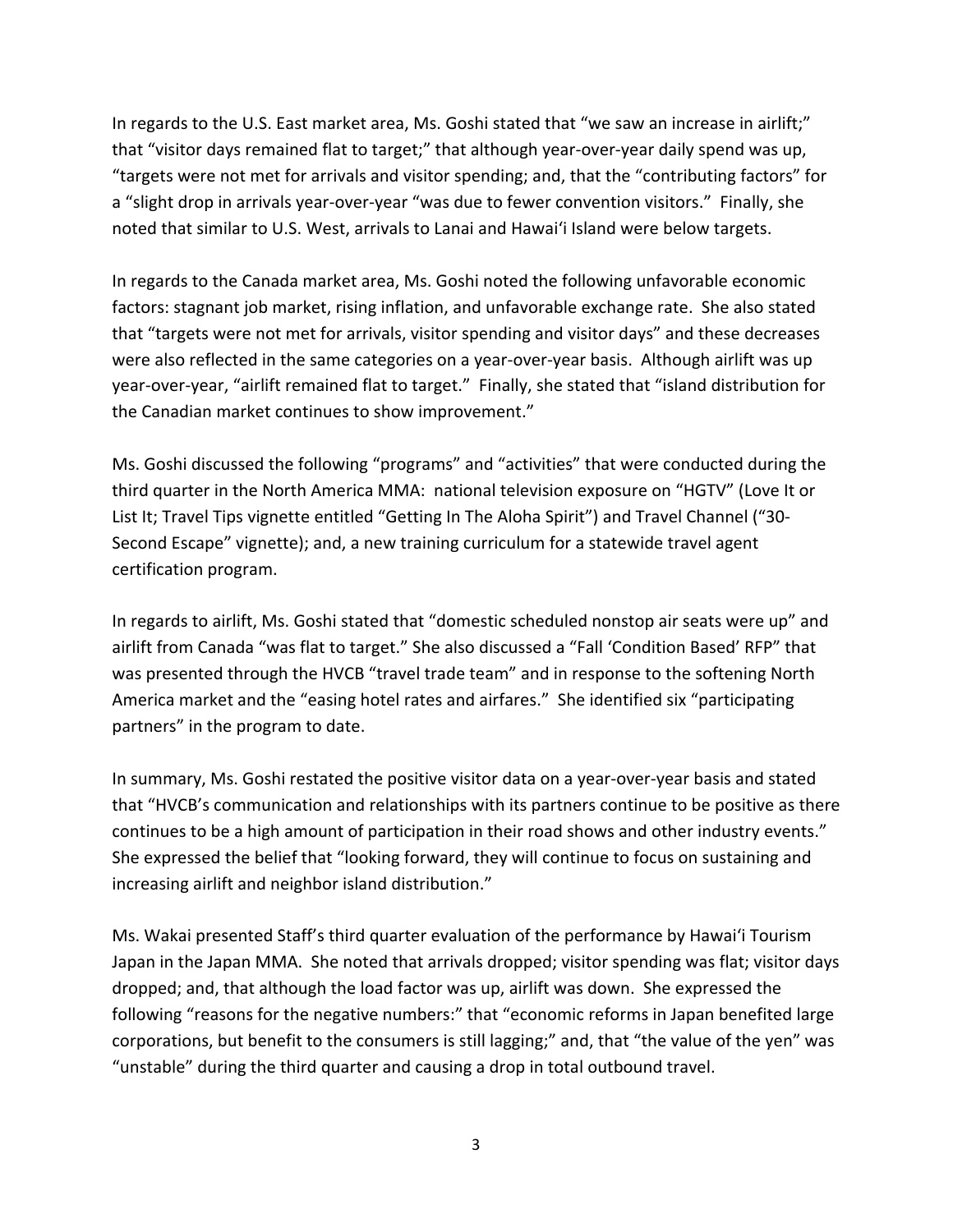Ms. Wakai discussed the following programs and activities in the Japan MMA during the third quarter by stating: that the "Arashi Blast Hawai'i Concert" resulted in approximately 15,000 Japanese visitors attending the concert and who "contributed 38,000 room nights and generated more than \$20 million in economic benefits," and that there was "more than \$160 million in advertising value equivalency" resulting in "43.6 impressions; that with the establishment of an education program called the "Aloha Program" to "cultivate groups of people well versed in Hawaiian culture and history," 610 individuals became "Hawai'i specialists;" and, that Hawai'i Tourism Japan created two additional satellite offices in Nagoya and Hokkaido. In regards to Airlift during the third quarter, Ms. Wakai noted the following: that although load factor was up, airlift was down; Hawaiian Airlines stopped daily service from Fukuoka; JAL switched from a 767 aircraft to a 787 and resulted in a drop in air seat count; and, that there were eight more charter flights for a total of 19.

Ms. Wakai offered the following summary of the third quarter performance by Hawai'i Tourism Japan: all planned programs were executed; the contractor is "well connected in Japan and Hawai'i and has established "great relationships with various partners;" that the contractor "understands the economic situations and knows how to combat the given situations;" and, that "they are familiar with the current trend and know how to use them to market Hawai'i."

Mr. Story presented Staff's evaluation of Hawai'i Tourism Oceania's ("HTO") performance in Oceania MMA during the third quarter. He stated that "in relation to targets," the "results have been mixed" in Australia and New Zealand. He added that "HTA needs to work with operators in market to push promotions that will increase visitor length of stay" and to Hawai'i Island. By "pushing a neighbor island component with the operators" the "length of stay and neighbor island KPIs" would improve.

Mr. Story discussed the following programs and activities initiated by HTO during the third quarter: Jetstar Airways "Say Aloha to Hawai'i" campaign; an inaugural Hawai'i MCI event in Melbourne, Australia, that attracted 40 quality clients; different aircraft and additional air service by Qantas airlines, including a codeshare agreement with WestJet.

Mr. Story offered the following summary of the third quarter performance by HTO: that "in relation to targets," the "results have been mixed" as reflected in an increase in New Zealand visitor arrivals but a decrease in Australian visitors, and a decrease in visitor days but an increase in visitor spending; that "feedback from industry partners" indicate there has been an "increase in inquiries and bookings;" and, although HTO has not varied from its annual tourism marketing plan, an adjustment in the third quarter "would have been beneficial." He noted the following "unforeseen factors" affecting the key performance indicators for HTO: currency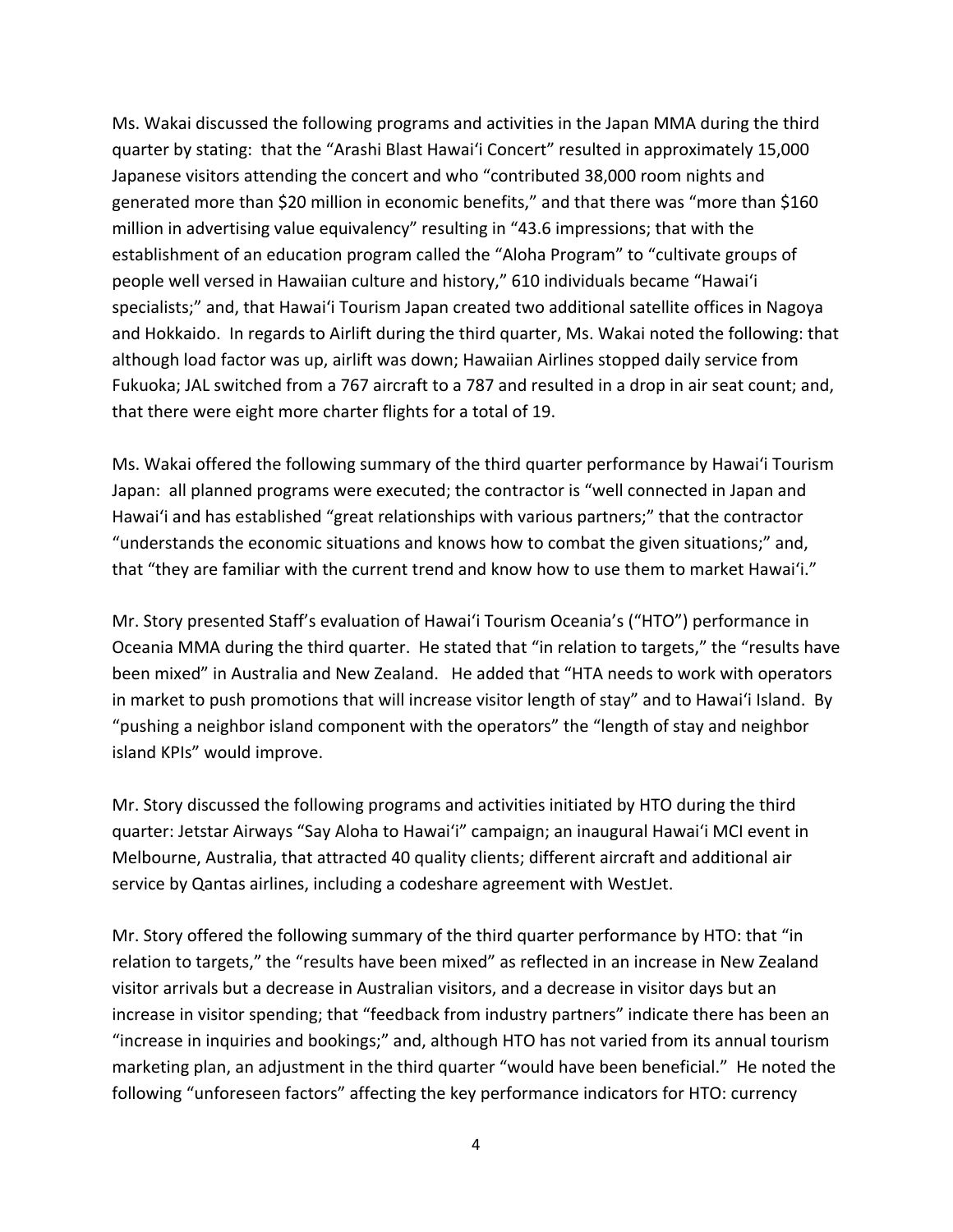exchange; adjustments in Australian economy; air seat capacity reallocation; and, the hiring of a new regional director for Australia and New Zealand by Hawaiian Airlines that would result in more attention in the market. Mr. Story would be requesting HTA to review its annual tourism marketing plan for 2015 in response to the "unforeseen factors."

Ms. Wakai presented Staff's evaluation of Hawai'i Tourism Korea's (HTK) performance during the third quarter. She reported that despite an anticipated drop in demand and airlift, the performance of the Korea market "exceeded expectations." Although daily spend was down, visitor arrivals, spending and visitor days were up. Ms. Wakai discussed the various programs and activities in the Korea market and noted the wedding and honeymoon initiatives being implemented through a partnership between Honeymoon Resort and the Big Island Visitor Bureau and a promotion implemented by the honeymoon division of Hana Tour. In regards to airlift, Ms. Wakai discussed HTA's efforts to work with Jin Air for travel between Korea and the U.S. She also discussed HTK's online promotion with Asiana Airlines. In summary, Ms. Wakai stated that "HTK had developed good relationships with all the key accounts and industry partners, both in Korea and Hawai'i," and has "conducted various sales promotions for the travel trade, consumers, public relations and online to achieve their KPI targets." She also noted that HTK has worked well with the airline partners to promote Hawai'i.

Ms. Goo presented Staff's evaluation of the performance by Hawai'i Tourism China (HTC) during the third quarter. Generally, she stated that the China contractor "did well" by referring to the dashboard of key performance indicators during the third quarter that reflected results in arrivals, spending, days, daily spend and airlift being above target. Ms. Goo discussed the partnership with "travel trade" to develop themed products by referring to initiatives with "GZL," one of the largest tour operators in China, that provided free Hawai'i advertisements on its website, and HH Travel and its "Million Dollar Wedding in Hawai'i." She noted that "self driving" by China visitors is "starting to get traction" with increasing car rentals. Among the various programs and activities implemented in China, Ms. Goo highlighted the partnerships with various online travel agencies that increased Hawai'i's online presence through woqu.com, shijiebang.com, and showture.cn. In regards to airlift activity in China, Ms. Goo discussed a partnership with Hawaiian Air for a television program entitled "Traveling Around the World." HTC is also continuing its work to "push for daily service" by China Eastern and Air China.

In summary, Ms. Goo evaluation of HTC was that "overall" it "did well" by focusing on Hawai'i's products and expanded the "reach and collaboration with travel trade partners in China." However, HTC needs to build upon its relationship and cooperation with Hawai'i stakeholders and to enhance HTC's team knowledge of the destination.

5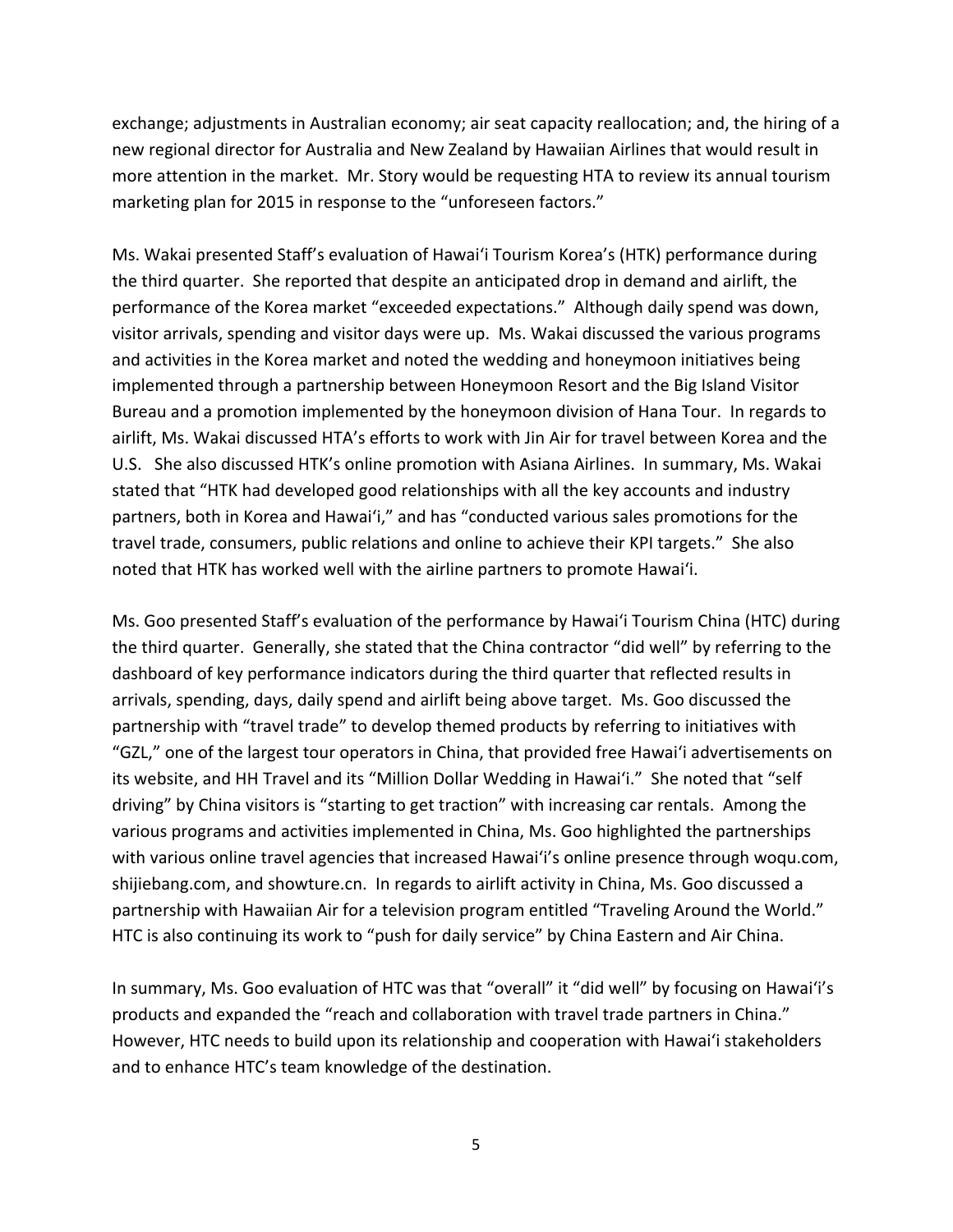Ms. Goo continued by discussing the contractor's performance in the Taiwan market where it was a "different story." The contractor failed to reach all of its key performance indicators. She noted that when air seats in the Taiwan market had dropped, the market did not recover. Among the program and activity highlights in the Taiwan market, Ms. Goo discussed "B2C programs," such as the "Hawai'i Carnival," which resulted in "50,000 participation," and "Hawai'i Month," when restaurants focused on Hawai'i products. She also discussed a television program entitled "Cooking My Way" by Star TV. In regards to the airlift strategy in Taiwan, she discussed efforts to develop "uniform tours with uniform price" with various travel agencies. In summary, Ms. Goo stated that the contractor made "positive changes" in the market by developing "creative consumer campaigns" and "taking the initiative" to create products to "test the market." However, the contractor needs to gain trust and cooperation form Taiwan agents, and it needs to allocate more time and effort to "rebuild the market interest and demand."

Mr. Salā asked, "what are we doing to prepare for the Chinese visitor." Ms. Goo responded that "we still need to prepare more for the Chinese visitor." Mr. Uchiyama added that Ms. Goo has worked with community colleges to develop a China curriculum, which needs to be more "focused on the property." The curriculum also needs to be shorten from 20 hours. He emphasized that the "China market is very different from other markets." Mr. Williams noted that "language is still a challenge."

Mr. Dee stated that based on his experience, it is "still difficult to recruit workers with knowledge of Chinese language and culture." Mr. Salā asked that HTA "revisit this issue and stay focused on this."

Mr. Corteway asked, "what nation would get the most Chinese visitors?" Ms. Goo responded that approximately 90% of China outbound travel would go to Asia. During a discussion of the average income of the Taiwan visitor, Mr. Uchiyama stated that there is a "potential" for more Taiwan visitors.

Ms. Anderson presented Staff's third quarter evaluation of Hawai'i Tourism Europe ("HTE") in the Europe major market area. She stated that "HTE fell short in meeting their KPI goals." She noted that the Lufthansa airlines strike affected the Europe market. Ms. Anderson discussed the various group FAM trips and a Expedia/Brand USA joint marketing campaign. In summary, she stated that HTE has "implemented is third quarter activities as planned" and that its current activities will impact travel in future months. The "new UK team" needs to build up its destination knowledge, develop relationships, and be trained on HTA procedures and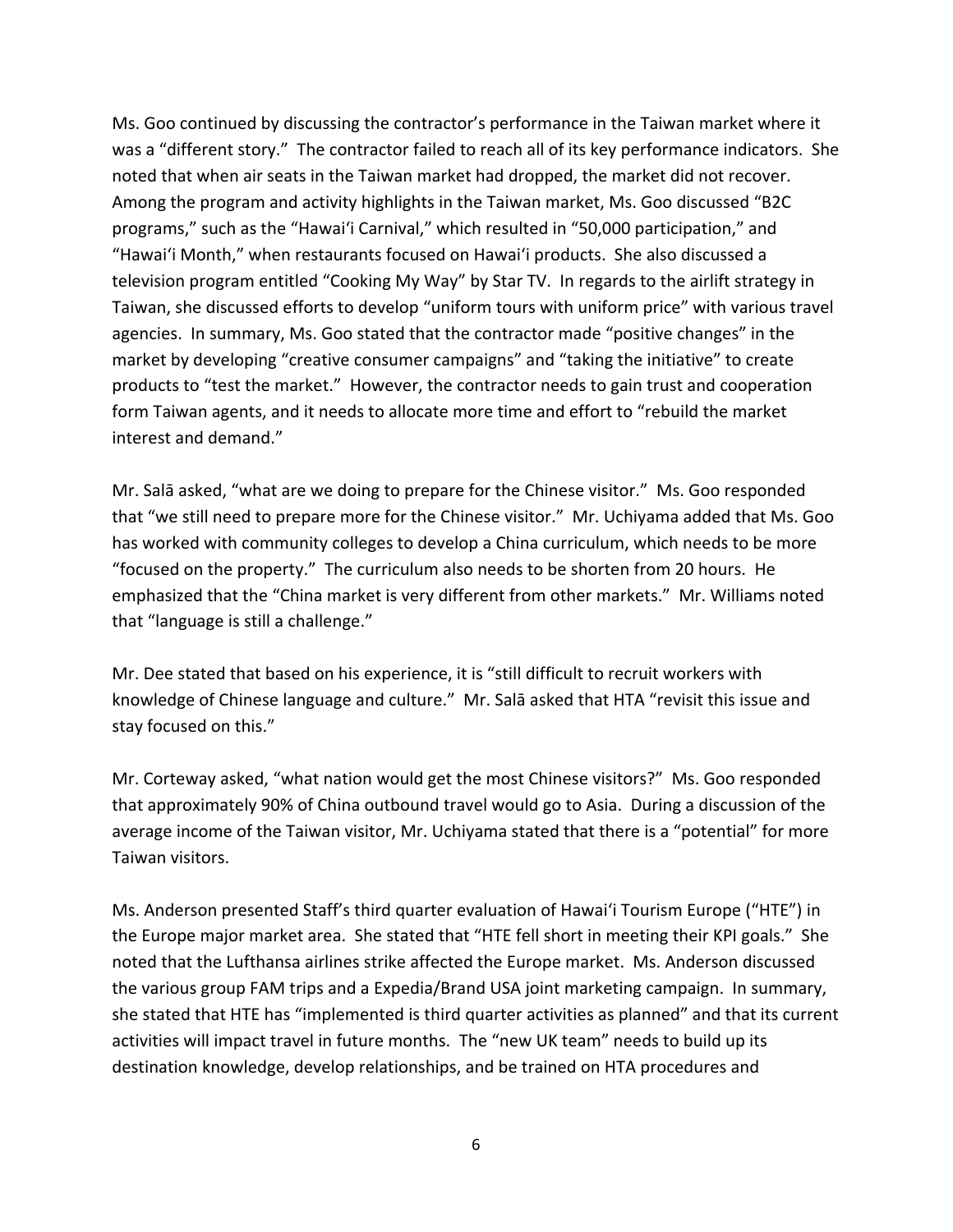paperwork. Finally, Ms. Anderson expressed concern that HTE does "not have enough co‐op activities in the first half of the year to have helped keep the momentum of the market.

Ms. Anderson also provided Staff's third quarter evaluation of the Latin America market. She stated that Focus Latam was the new contractor for the market. In regards to the KPIs for the market, arrivals, visitor spending and daily spend were "above targets." However, daily spend was below target. She discussed the various FAM trips by travel trade and media in the market. As a result of the FAM trips, many products were expanded or enhanced. In summary, Ms. Anderson stated that the contractor is "doing a good job in carrying out their responsibilities and providing destination representation services," but "will need to continue to learn and develop partnerships with Hawai'i industry partners" and to also acquire more data to provide "better information on the numbers being produced for Hawai'i." Mr. Williams added that Latin America "has many opportunities."

Mr. Lynx presented Staff's third quarter evaluation of Meet Hawai'i, which is responsible for the meetings, conventions and incentive ("MCI") market. He stated that Meet Hawai'i is a "collaboration" between the Hawai'i Tourism Authority, HVCB, and the Hawai'i Convention Center (AEG) to promote the MCI market in Hawai'i. He noted that the sale of room nights is the primary KPI for the MCI market. He proceeded to discuss the third quarter dashboard for the market by providing the definite and tentative room nights for "citywide" group booking and single property booking. In regards to the 2014 results, Meet Hawai'i has "missed its targeted goals." Single property production for all of the Hawaiian Islands was down 15% to goal and convention center production achieved 87% of goal. He discussed the various international Meet Hawai'i results and noted favorable results for Korea, China and Oceania.

Mr. Lynx continued his presentation by discussing the performance by AEG from September 2014 to date. He noted that bookings in 2015, 2016, 2019 and 2020 are "looking good." However, 2017 and 2018 bookings are "a little behind historical pace." In regards to airlift strategy for the Meet Hawai'i market, he stated that the Meet Hawai'i team is working hard to address the contention that air cost is "one of the major reasons that Hawai'i cannot be considered for group travel." The strategy is to offer free airfare to meet with the meeting planner and decision maker of key tentative groups. Hawaiian Air has "step up" to assist Meet Hawai'i. In regards to the North America MCI market, Mr. Lynx stated that the third quarter goals were achieved and there has been an increase in potential business. The "IUCN" business was also acquired for September 2016. However, definite room night pace has fallen behind last year's pace. Among the successful activities and programs for Meet Hawai'i, he noted that it now has a "full team;" a thorough "tentative review" meeting is being conducted every month with all sellers; an international FAM trip is being conducted for MCI marketing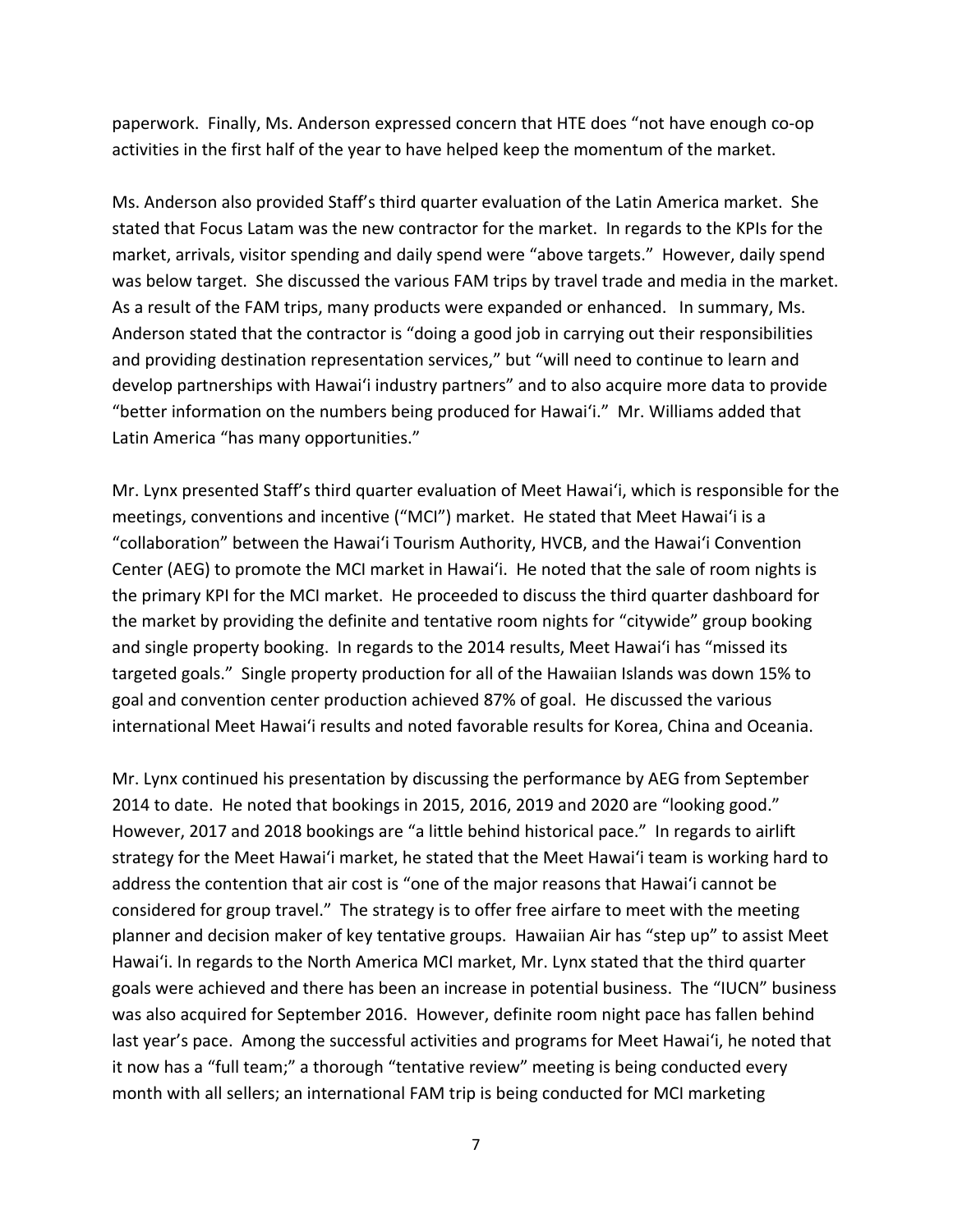contractors; and, offers to the financial markets (IMEX/FICP) are being made and tracked. He emphasized the success of the 'Elele Program, which assisted in obtaining four new bookings at the convention center; strengthened ties with the University of Hawai'i; and, created a Pacific Rim strategy to increase international scientific meetings in Hawai'i.

Mr. Lynx discussed the MCI performance by the marketing contractors within the Japan, Oceania and other Asia market. In regards to Japan, he noted that due to moderate economic, it is poised for additional growth; the Arashi concert delivered 38,000 room nights; a "Asia Super FAM" is under development for 2015; and, the 'Elele program activities are picking up traction. In regards to the Korea MCI market, he noted that although Korea has a strong desire to travel and there has been 17 small group bookings in September, it has been "slow" to recover from the "ferry disaster" and there is a need for "in‐language information," hotel speaking staff, and less "nickel and diming approach."

In regards to China, Mr. Lynx discussed a Hawai'i FAM and sales mission in Beijing and Shanghai. Sales materials were also translated. HTA is assisting with VISA's, which remains a prominent problem with 25%‐50% of the visitors not obtaining a VISA. The requested room rates in Hawai'i are ranging from \$100 to \$150. In regards to contractor's performance in Oceania, he noted that a decision was made to not attend the "AIME" at Melbourne in 2015 and to instead support a road show. The contractor is also "capitalizing" on longer lead times and group size. Due to the New Zealand general election, there were slower travel bookings but the pace is expected to "pick‐up" in the fourth quarter. Finally, in regards to the contractor's performance in the Taiwan market, Mr. Lynx noted although there has been one significant booking and another potential significant booking, there needs to be more destination knowledge by the new contractor. There is strong competition in Australia, Japan, Dubai, Korea and Thailand caused by lower pricing and "perceived" as better overall product or service. Mr. Lynx stated that Taiwan is a "challenging market" and not getting "big groups." However, we are getting smaller groups that spend more.

Mr. Williams asked "where does China go for MCI?" In response, Mr. Lynx offered "Japan," Mr. Dee offered "Thailand," and Ms. Goo offered "Australia." In response to a question from Mr. Atkins as to the "lag time for booking," Mr. Lynx stated there is a one‐year to 18‐month lag time for international bookings and three years for domestic bookings.

Mr. Salā requested that Board members should be "more involved" in each market and "using the Board meeting" to be educated. Mr. Corteway concurred and suggested that the Board "needs to spend time with staff." He stated he "found staff to be very helpful."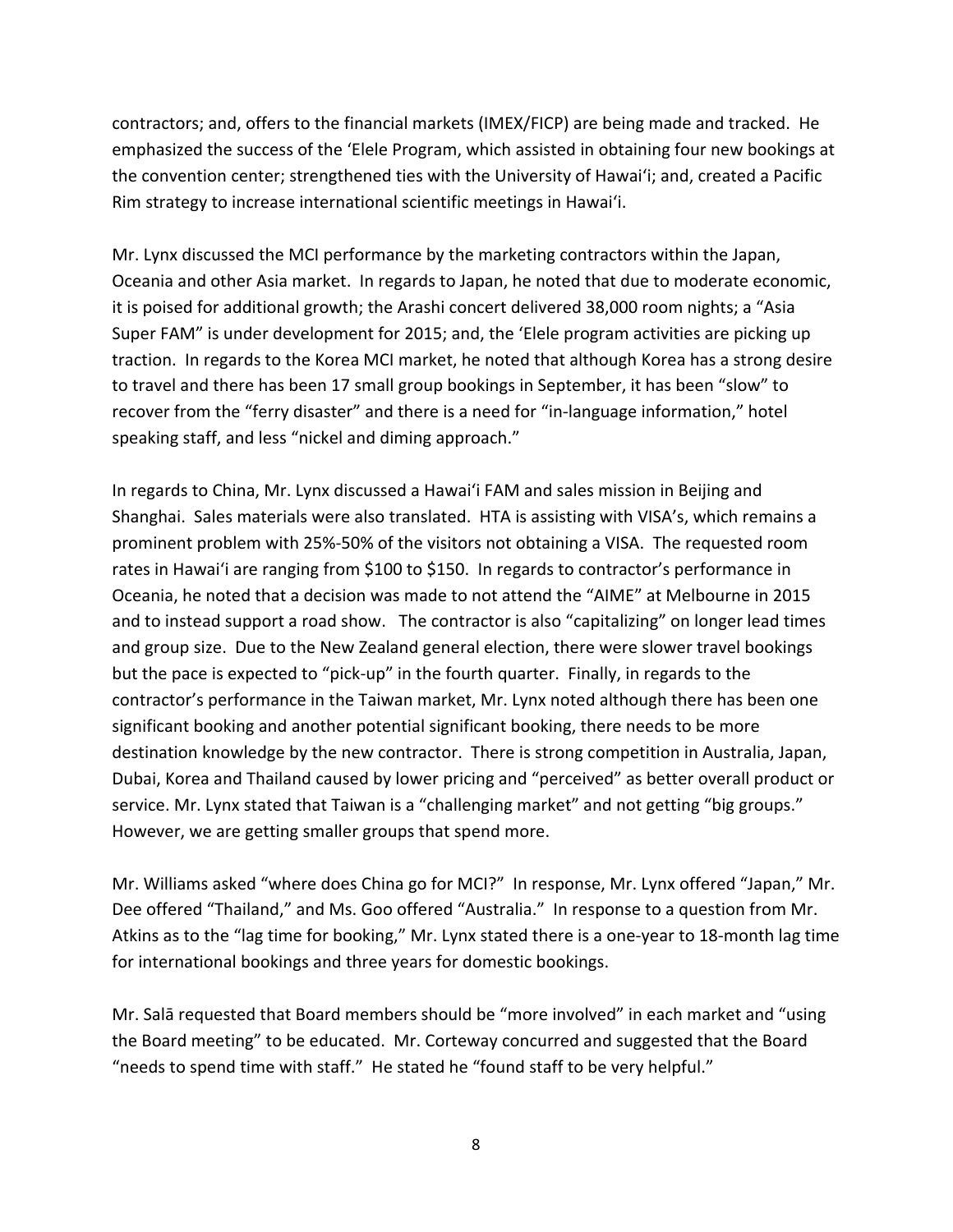## **5. Review of Recent and Upcoming Permitted Interactions**

Mr. Dee reported that he and Mr. Salā met at the Beach Walk in Waikiki on January 13, 2015 to inspect and discuss the various cultural products in Waikiki.

The meeting was recessed at 10:25 a.m. The meeting was reconvened at 10:37 a.m.

### **6. Discussion and Approval of the HTA Strategic Plan 2015**

Mr. Williams referred to a copy of the "HTA Strategic Plan 2015" that he distributed at the Board meeting on December 18, 2014 for the Board's consideration and deliberation at today's meeting. Mr. Dee made a motion to approve the HTA Strategic Plan 2015. Ms. Domingo seconded the motion.

Mr. Rae asked "what degree of flexibility " does HTA have "to address opportunities in the future?" Mr. Williams responded that HTA is "very flexible" and would be able to "come to the Board for any changes" to the budget. He noted that Mr. Uchiyama has been "very proactive in coming forward" with any changes. In response to a question from Ms. Stone, Mr. Williams stated there "is flexibility" in the contracts with contractors. Mr. Uchiyama added that "if need to, we can move money." Ms. Stone expressed concern that "contractors would say that they are already committed to a program and can't move money" once it is encumbered. Ms. Stone asked that "we need to review the contracts to confirm our ability to move funds once encumbered."

In response to a question from Mr. Corteway whether "we have flexibility with a reserve," Mr. Williams stated, "we have flexibility" but "may have to spend more." Mr. Atkins asked if there is a contingency maintained by a contractor. Mr. Uchiyama responded that contractors are initially asked to "build their plan" based "on directions" from HTA that may reflect an amount less than there are funds available. Mr. Salā stated, "this is a long term strategic discussion and needs to be further discussed."

Mr. Atkins asked, "what is HTA position on infrastructure?" He noted the "gridlock" on roads in Kaua'i. Is this a county question or should this be discussed by HTA? Mr. Williams responded that HTA would "love to support infrastructure." However, this is not within HTA's strategic plan initiatives at this time unless the Board would like to change it. Mr. Uchiyama added that TAT funds are allocated to the county and, therefore, "the tourism industry does support infrastructure." Mr. Rae added that HTA's role could be to "share data to the policy‐makers."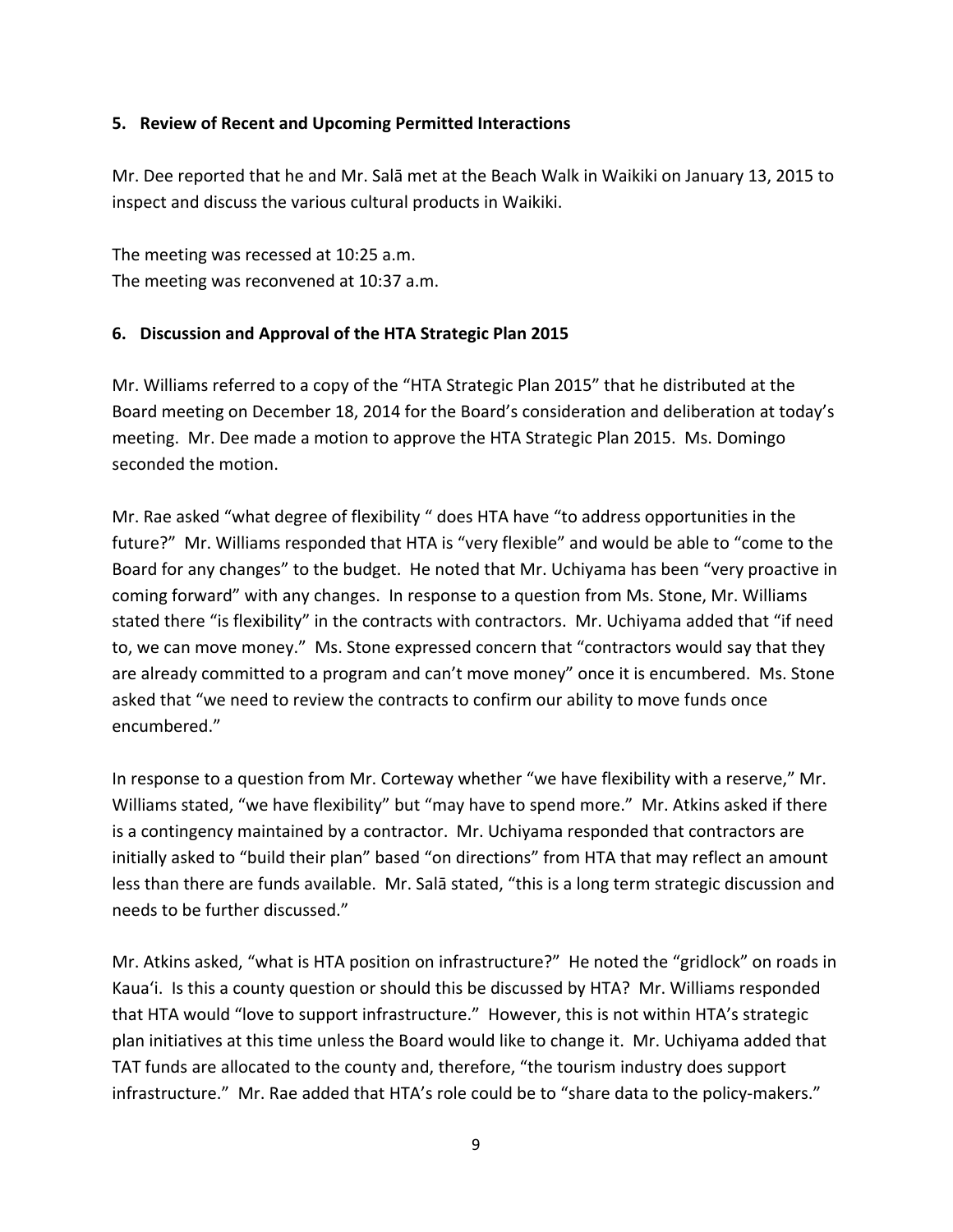Mr. Williams stated that a "committee" was established to inform the Legislature on how to allocate TAT revenues to the counties." Ms. Stone added that it would be a "good idea" to communicate or educate the Hawai'i Department of Transportation or the county "when there would be more visitors so that infrastructure burdens could be addressed." Mr. Rae stated his recollection that during a strategic planning committee meeting, there was a discussion confirming HTA's "plan to communicate with the counties and state departments, especially now that there is no tourism liaison."

Upon a request by Mr. Salā for a vote on the motion to approve HTA Strategic Plan for 2015, the Board unanimously approved the motion by all the Board members present without any reservations or objection.

The meeting was recessed at 11:15 a.m. The meeting was reconvened at 11:20 a.m.

## **7. Presentation and Discussion on Visitor Statistics**

Mr. Nahoopii provided a PowerPoint presentation entitled "Current Visitor Data, December 2014" and dated January 29, 2015. He stated that as of "year-end 2014," visitors contributed \$14.7 billion to Hawai'i's economy," which represented \$40.4 million statewide per day; that visitor expenditures was up 2.3%, which was ahead of the inflation rate; and, that arrivals set a "new record" at 8,282,680, which was .4% over target and 1.3% increase year‐over‐year. In regards to December 2014, total expenditures were up and arrivals grew with increased from U.S. West and U.S. East that offset a decline in arrivals from Japan. Overall, length of stay was "flat."

In regards to the statewide actual KPIs year-to-date vs. targets, Mr. Nahoopii stated that "all indicators kept pace with revised targets." He noted that the actual visitor days was flat because there was a "drop in international markets," especially the Japan market "which cut back on length of stay." In regards to the island distribution KPIs year-to-date vs. targets, he stated that travel to Hawai'i Island continue "to underperform." The island distribution reflects mostly day trips and not overnight stays and that the Japan visitors are staying shorter.

In regards to expenditures, Mr. Nahoopii noted that December expenditures were ahead of target due largely to expenditures by visitors from the developing markets and U.S. East. He again noted a drop in expenditures by Japan visitors because of their shorter length of stay. Growth in statewide visitor expenditures has been at a "steady level" since July 2014. In regards to the categories of personal spending year‐to‐date, it was noted that lodging increased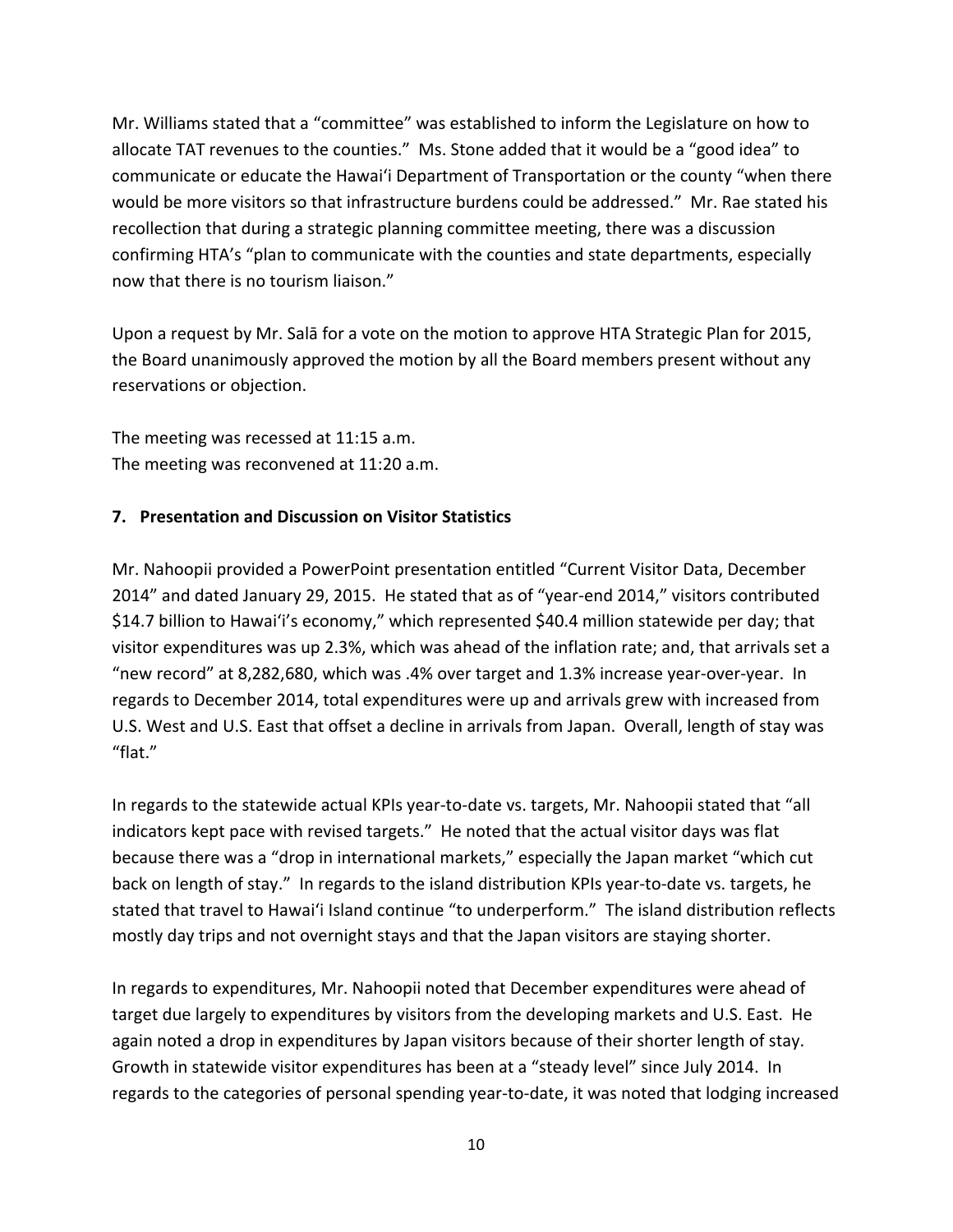across all markets. Although entertainment and recreation increased, lower spending in shopping offset this increase and may have been caused by a drop in the Japan market.

Mr. Nahoopii discussed air seat capacity, which was up 6.9% in December and 3.4% for the year. He expects a 6% and 9% gain in the first and second quarter, respectively. He also expects a 5.8% increase overall in 2015.

The increase in visitor arrivals for December was due to an increase in visitors from "other developing markets," U.S. West, and U.S. East. Direct cruise ship arrivals have dropped 28% same time last year because large cruise ships do not port every year in Hawaii. The seasonally adjusted arrivals have shown that we have "entered another swell in growth" starting from May 2014. Mr. Nahoopii stated that the December average daily census was up 5.8% and December may appear to be a new peak when the peak was usually in July and August.

Mr. Nahoopii discussed the arrivals from each market in 2014 as follows: U.S. West and U.S. East met 2014 targets; Canada and Japan fell short in 2014; China and Oceania exceeded 2014 targets; Korea and Europe were below expectations; Taiwan arrivals fell short of revised targets; and Latin America arrivals exceeded 2014 target. Hotel occupancy and hotel rates in November were up "2.0 percentage points" and 8.7%, respectively. The average hotel daily rate in 2014 was \$241.

## **8. Presentation, Discussion and Approval of HTA's Financial Reports**

Mr. Togashi provided a PowerPoint presentation entitled Financial Statement Summary, December 31, 2014. In regards to the HTA Tourism Special Fund (TSF) as of December 31, 2014, he discussed the following: the amount of cash, accounts receivables and investments in the TSF; that due to the effect of "timing," the December TAT revenues will not be received until January; in comparison to the \$31.7 million in prior year encumbrances at the beginning of the year, there is currently \$5.3 million; and, approximately \$8 million is expected to be in "reserves" by June 2015. Based upon a FY 2015 budget of \$92.3 million, approximately \$35 million has been expended. Spending from the TSF was according to budget.

In regards to the Convention Center Enterprise Special Fund (CCESF) as of December 31, 2014, Mr. Togashi discussed the following: the amount of cash, account receivables, reserves and investments in the CCESF; similar to the TSF, December TAT revenues have not been received; that \$10.9 million in cash is with AEG or DAGS for specific repair and maintenance projects; and, approximately \$2.2 million in prior year encumbrances have not yet been spent. The Convention Center operating loss through December 2014 was \$1.2 million. At this time, it is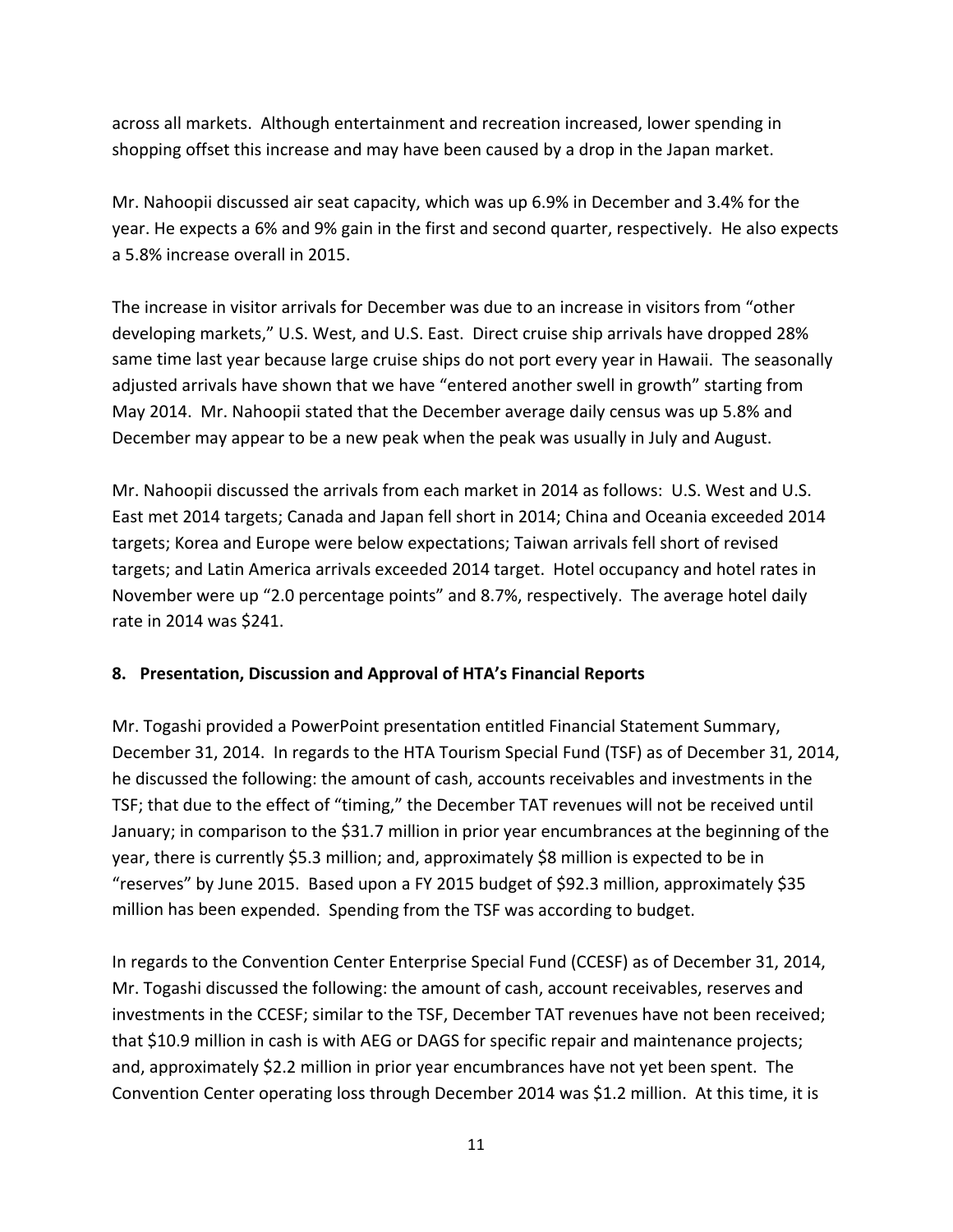projected that there will be a \$3.1 million operating loss in FY 2015 as compared to \$3.5 million budgeted. The decrease in operating loss was due to "cost efficiencies" and strong revenue growth in calendar year 2014. Spending from the CCESF was according to budget.

Mr. Williams acknowledged that a "\$3 million operating loss looks difficult" but the trend is a reduction in the loss. Mr. Togashi stated that funds spent on the convention center "are an investment in the State economy." He noted a \$14 to \$1 return on investment based on visitor spending and a \$50 to \$1 return on investment if the bond expenditure was excluded.

Ms. Domingo made a motion to approve the HTA financial statements for the TSF and CCESF as of December 31, 2014. Mr. Dee seconded the motion, which was unanimously approved by all the Board members present without reservation or objection.

## **9. Presentation, Discussion and Approval of HTA Policy Positions for 2015 Legislative Session**

Mr. Salā acknowledged Mr. Corteway, who made a motion to approve the HTA Board Resolution 15‐01 ("Resolution") regarding the delegation of authority to present policy positions. (A copy of the Resolution was included in a folder containing documents related to the agenda items and was previously distributed to the Board.) Mr. Atkins seconded the motion. It was noted that Board Resolution 15‐01 would authorize HTA's President and CEO or its Board Chair to present public policy positions provided in the Resolution during calendar year 2015 before all branches of the federal, state and county governments.

Ms. Stone requested clarification on the third "resolved" clause on page 3 of the Resolution regarding the allocation of "[additional] Transient Accommodations Tax from the general fund to continuously enhance and improve the tourism product." She expressed her uncertainty as to whether this clause would be interpreted as creating a role for HTA to collect funds for the various counties. Ms. Stone also expressed the need for HTA to adopt a specific position on legislative measures or bills relating to transient vacation rental. She further expressed the need for HTA to be more proactive in adopting specific positions on the various policy positions provided in the Resolution.

Mr. Salā stated his understanding of Ms. Stone's position on the Resolution is that we should "take this further." Ms. Stone responded that "since we have a different Governor and Legislature," we should be more specific and proactive in taking positions, especially in legislative measures. In regards to transient vacation rentals, she expressed the belief that the various county mayors would appreciate a specific position adopted by the HTA and that she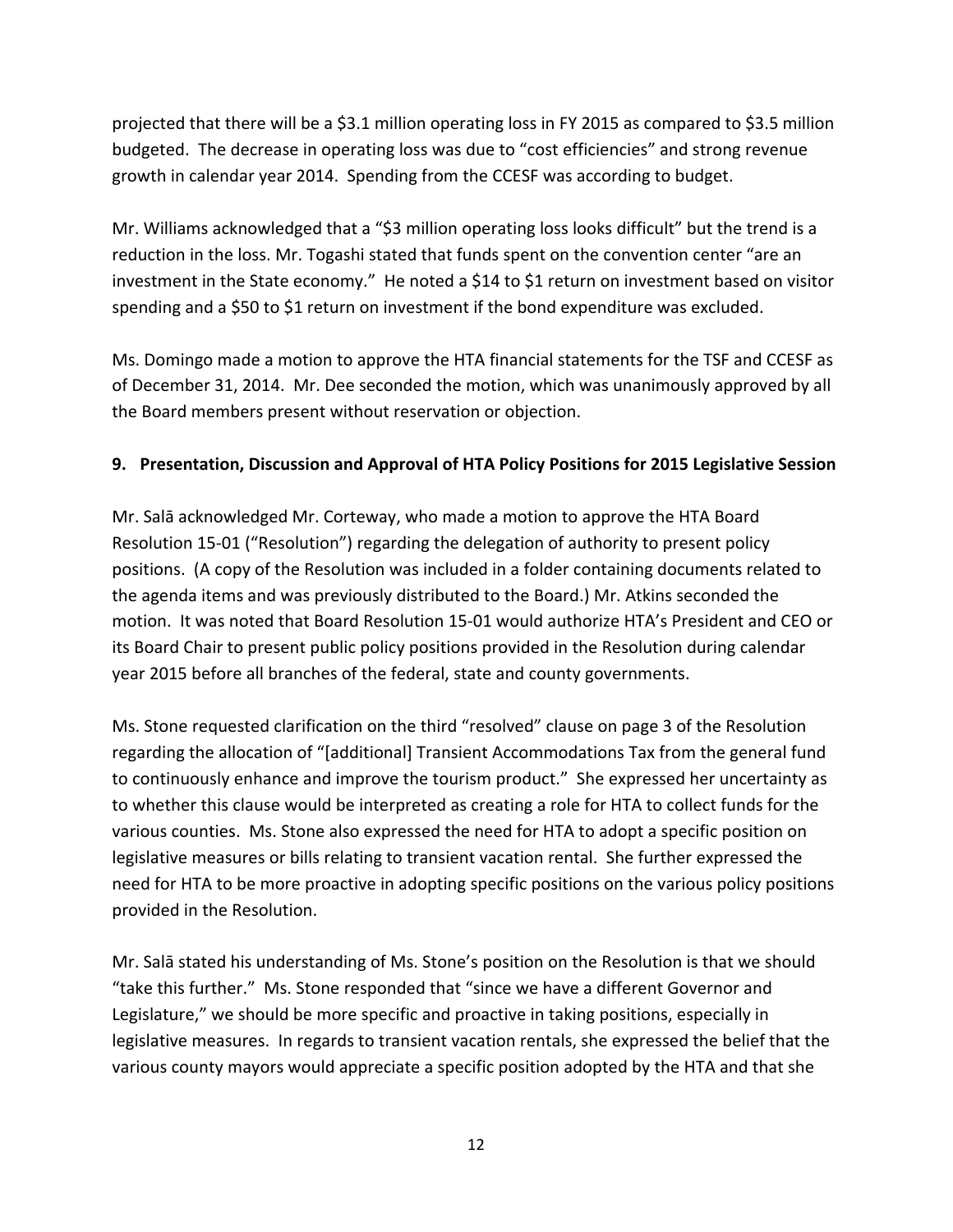would not know "how HTA could address bills on this" if HTA has not yet taken any specific position on it.

Ms. Domingo stated that "the county has a problem with enforcement." The county is "looking for funds" for enforcement. She further stated that "locals" would not report their neighbors, who are trying to make ends meet. There was a discussion on HTA's historical role on vacation rentals, which was to provide information to the counties. Mr. Williams stated that the position he would present on vacation rentals on behalf of HTA would be "that everyone would pay its fair share" and that "we need to have safe accommodations for visitors." He added that he remains willing to "present any position adopted by the Board."

Mr. Rae stated his belief that there are two issues: "county zoning enforcement" and tax collection by the "Tax Department" for the business being conducted. Ms. Stone added that we also need to discuss the statewide impact vacation rentals has on the tourism industry, such as visitor capacity, and on the general public, such as "affordable housing for locals." Mr. Atkins expressed his concurrence with the positions presented by Ms. Stone, especially when many of the vacation rentals "are illegal." Mr. Rae responded that "there are existing laws that needs to be enforced" and that the issue being presented is "how many should there be and where they should be." These are the issues Ms. Stone is raising and are also county issues.

Mr. Williams discussed a current legislative measure that seeks to define a "transient vacation rental." He noted that this matter is a "complex issue" and that in the past HTA "has punted." Mr. Corteway responded that we need to "drive the bus on this issue."

Ms. Hayashi Yamaguchi acknowledged the need to adopt a position but inquired as to what should be the position adopted by HTA. Mr. Nakamura asked, "how specific should HTA's position be" when presenting its testimony to the Legislature. Ms. Stone responded that HTA's position "needs to be put on paper and discussed," and that the position should reflect a position on a statewide basis and not to just state that the counties should be allowed to regulate. Mr. Salā stated that he would meet with staff to discuss the development of a position and asked whether an investigative committee should be established.

Mr. Atkins discussed the vacation rental issue on Kaua'i and noted that vacation rentals are located in designated areas. He believes there are two issues: "where" and "enforcement."

Mr. Williams restated his understanding of HTA's position on vacation rentals is that vacation rentals should "pay TAT" and that there is a concern for the "safety of visitors." Ms. Domingo